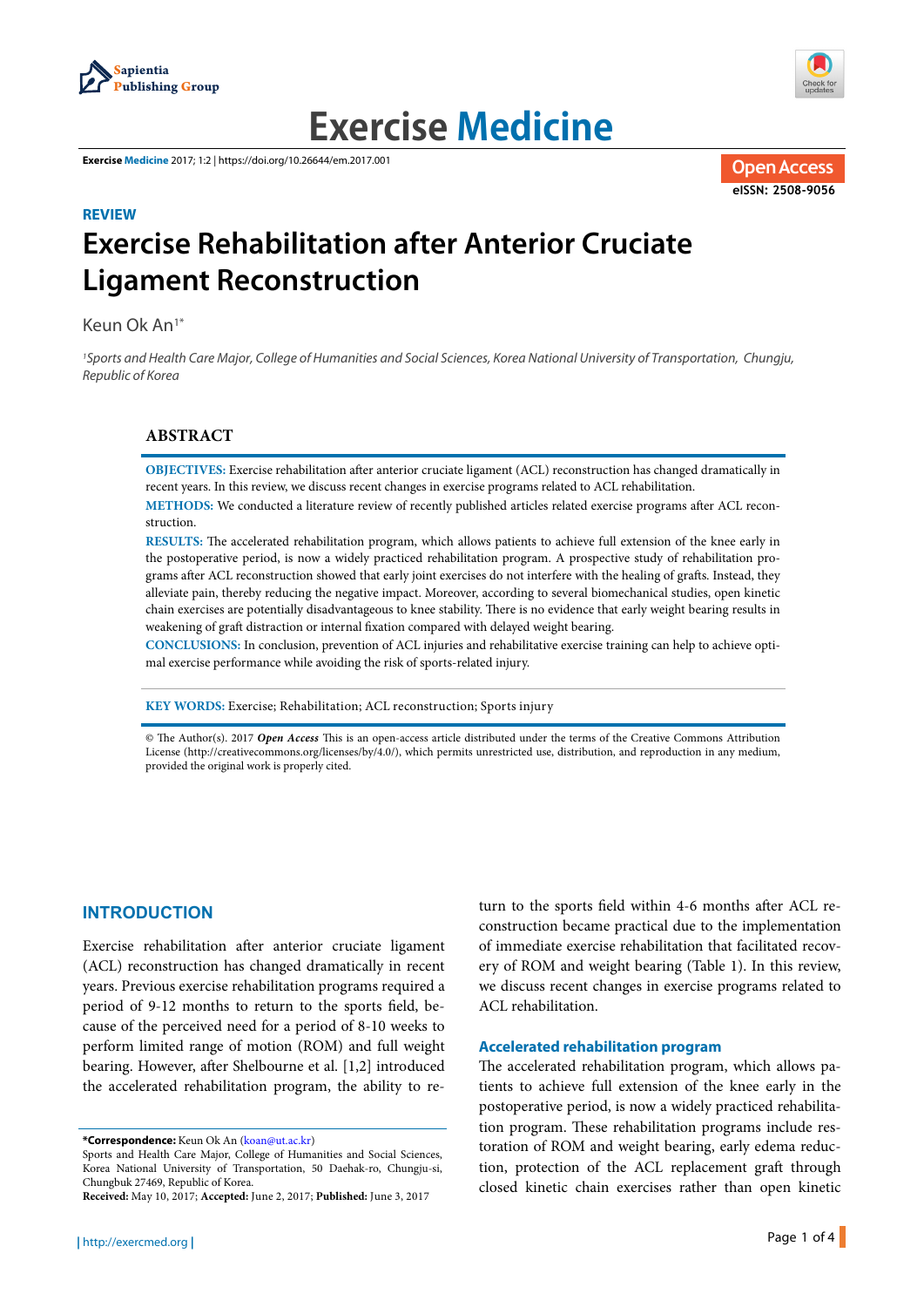| Table 1. Accelerated rehabilitation program |  |  |
|---------------------------------------------|--|--|
|---------------------------------------------|--|--|

| Time after reconstruction | Rehabilitation program                                                                                                                                                                                                                                                                                                                                                                                                                |
|---------------------------|---------------------------------------------------------------------------------------------------------------------------------------------------------------------------------------------------------------------------------------------------------------------------------------------------------------------------------------------------------------------------------------------------------------------------------------|
| Day 1                     | Continuous passive motion (CPM), rigid knee immobilizer in full extention for walking, weight bearing as tolerated without<br>crutches                                                                                                                                                                                                                                                                                                |
| $2-3$ days                | CPM, passive range of motion (ROM) 0° to 90° (emphasis on full extension), weight bearing as tolerated without crutches                                                                                                                                                                                                                                                                                                               |
| $2-4$ day                 | Discharge from hospital; CPM at home.<br>Note: Prerequisite to discharge is 1) satisfactory pain management, 2) full extention symmetical to non-operated knee, 3)<br>able to do SLR for leg control, 4) full weight bearing with or without cruches                                                                                                                                                                                  |
| 7-10 day                  | ROM terminal extension, prone hangs (2 pounds) if patient has not achieved full extension, towel extension, wall slide, heel<br>slides, active-assisted flexion, strengthening-knee, bends, step-ups, calf raise; weight bearing-partial to full weight bearing;<br>gradual elimination of required use of knee immobilizer                                                                                                           |
| 2-3 weeks                 | ROM(0°-110°), unilateral knee bends, step-ups, calf raises, Stair Master 4000, weight room activities; leg press, quarter squats<br>and calf raises in the squat rack, stationary bicycling, swimming, custom-made functional knee brace with no preset limits (to<br>be used at all times out of the home for the next 4 weeks)                                                                                                      |
| 5-6 weeks                 | ROM(0°-130°), isokinetic evaluation with 20° block at 180 and 240 deg/sec. When strength is 70% or greater than the oppo-<br>site un-operated knee, the patient can being lateral shuttles, cariocas, light jogging, jumping rope, agility drills, weight room<br>activities, stationary bicycling, and swimming. Note: Functional brace discontinued (except for sports activities) when muscle<br>tone and strength are sufficient. |
| 10 weeks                  | Full ROM; isokinetic evaluation at 60, 180, and 240 deg/sec, KT 1000, increased agility workouts, sport-specific activities                                                                                                                                                                                                                                                                                                           |
| 16 weeks                  | Isokinetic evaluation, KT 1000, increased agility workouts                                                                                                                                                                                                                                                                                                                                                                            |
| 4-6 months                | Return to full sports participation (if patient has met, criteria of full ROM, no effusion, good knee stability, and completed the<br>running program)                                                                                                                                                                                                                                                                                |

Shelbourne KD & Nitz P. Accelerated rehabilitation after anterior cruciate ligament reconstruction. J Orthop Sports Phys The, 1992; 15(6):256-64.

chain exercises, restoration of dynamic stability of the joint through premature hamstring strengthening, proprioceptive functional training and neuromuscular rehabilitation, muscle strength training, and agility training [1]. Preferably, this accelerated rehabilitation exercise program is implemented in an individualized manner, according to the condition of the patient.

A prospective study of rehabilitation programs after ACL reconstruction showed that early joint exercises do not interfere with the healing of grafts or prevent the limitation of ROM. Instead, they alleviate pain, thereby reducing the negative impact [3-7]. Moreover, Jørgensen & Thomsen [8] reported that there is no evidence that early weight bearing results in weakening of graft distraction or internal fixation compared with delayed weight bearing.

## **Open kinetic chain and closed kinetic chain exercises**

In one prospective study, Bynum et al. [9] reported anterior instability one year postoperatively and decreased patient satisfaction with open kinetic chain exercises compared with closed kinetic chain exercises [9]. However, other studies observed no difference between open and closed kinetic chain exercises [10-12]. According to these biomechanical studies, open kinetic chain exercises are potentially disadvantageous to knee stability, but the effects of their application remains controversial. Some prospective randomized controlled studies have compared home-based exercise rehabilitation with hospital-based rehabilitation centers and other rehabilitation centers. Although researchers were more involved, there was no significant difference in outcomes between the two groups [13-16].

#### **Returning to the sports field**

The recommended time for returning to the sports field has varied significantly based on largely different findings of various researchers. However, the researchers suggest the same preconditions for returning to the sports scene after surgery, such as restored ROM, disappearance of joint edema, isokinetic musculoskeletal test (unaffected side), muscle strength of quadriceps recovered to 80-90% full strength, muscle strength of hamstring recovered to 85-90% full strength, uninvolved in one-leg hop test, and the elapses after surgery during the 9-month postoperative period [17]. So far, we have discussed how rehabilitation is most effective after ACL injury; however, the innovative paradigm of future rehabilitation programs will require the development of preventive programs to prevent ACL injuries in advance.

#### **ACL injury prevention programs**

ACL injury prevention programs consist of programs for improving muscular training and exercise performance such as plyometrics, strength training, balance training, and resistance training [18]. The trained athletes are in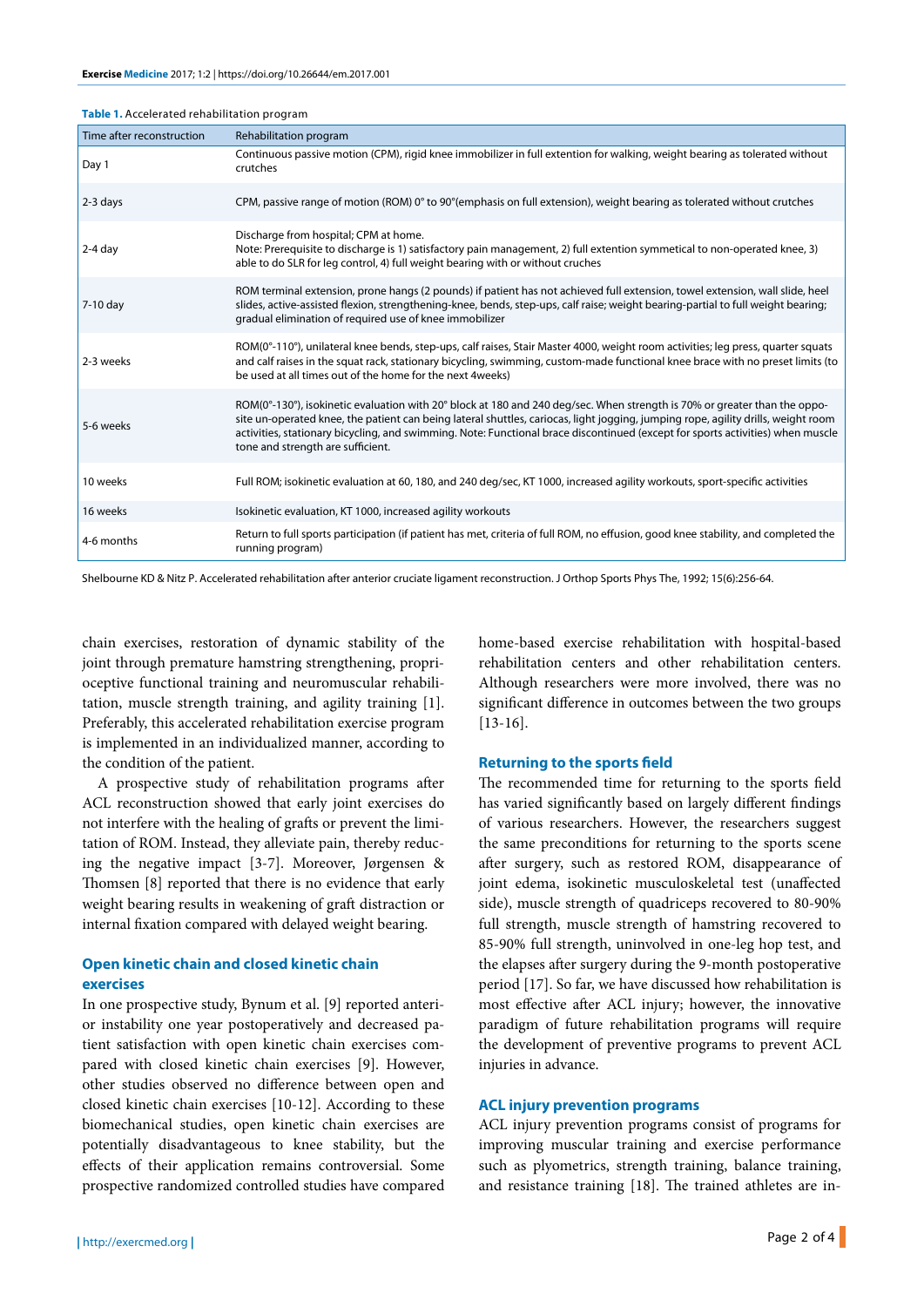structed by the trainer to perform biomechanically correct motions and receive feedback during and after the training [18]. The training protocol focuses on the practice of correct training techniques. Especially at the beginning of training, exercises should be performed with correct form. The trainer must be familiar with the correct training exercises and constantly encourage the athletes to perform the exercises with precise form. If the players are tired and unable to perform the exercises with correct form, the exercise training should be stopped.

## **CONCLUSIONS**

In conclusion, prevention of ACL injuries and rehabilitative exercise training can help to achieve optimal exercise performance while avoiding the risk of sports-related injury.

#### **Conflicts of interest**

The authors declare no conflicts of interest.

## **REFERENCES**

- [1] Shelbourne K, Nitz P. Accelerated rehabilitation after anterior cruciate ligament reconstruction. Am J Sports Med 1990 18: 292–9. https://doi.org/10.1177/036354659001800313
- [2] Shelbourne K, Nitz P. Accelerated rehabilitation after anterior cruciate ligament reconstruction. J Orthop Sports Phys Ther 1992; 15:256–64. https://doi.org/10.2519/jospt.1992.15.6.256
- [3] Häggmark T, Eriksson E. Cylinder or mobile cast brace after knee ligament surgery. A clinical analysis and morphologic and enzymatic studies of changes in the quadriceps muscle. Am J Sports Med 1979; 7:48–56.

https://doi.org/10.1177/036354657900700111

- [4] Henriksson M, Rockborn P, Good L. Range of motion training in brace vs. plaster immobilization after anterior cruciate ligament reconstruction: a prospective randomized comparison with a 2-year follow-up. Scand J Med Sci Sports 2002; 12:73–80. https://doi.org/10.1034/j.1600-0838.2002.120203.x
- [5] Noyes F, Mangine R, Barber S. Early knee motion after open and arthroscopic anterior cruciate ligament reconstruction. Am J Sports Med 1987; 15:149 –60. https://doi.org/10.1177/036354658701500210
- [6] Richmond J, Gladstone J, MacGillivray J. Continuous passive motion after arthroscopically assisted anterior cruciate ligament reconstruction: comparison of short- versus long-term use. Arthroscopy 1991; 7:39 –44. https://doi.org/10.1016/0749-8063(91)90076-A
- [7] Rosen M, Jackson D, Atwell E. The efficacy of continuous passive motion in the rehabilitation of anterior

cruciate ligament reconstructions. Am J Sports Med 1992; 20:122–7.

https://doi.org/10.1177/036354659202000205

- [8] Jørgensen U, Thomsen H. Behavior of the graft within the bone tunnels following anterior cruciate ligament reconstruction, studied by cinematic magnetic resonance imaging. Knee Surg Sports Traumatol Arthrosc 2000; 8:32–5. https://doi.org/10.1007/s001670050007
- [9] Bynum E, Barrack R, Alexander A. Open versus closed chain kinetic exercises after anterior cruciate ligament reconstruction. A prospective randomized study. Am J Sports Med 1995;23:401–6. https://doi.org/10.1177/036354659502300405
- [10] Perry M, Morrissey M, King J, et al. Effects of closed versus open kinetic chain knee extensor resistance training on knee laxity and leg function in patients during the 8- to 14-week post-operative period after anterior cruciate ligament reconstruction. Knee Surg Sports Traumatol Arthrosc 2005;13:357–69. https://doi.org/10.1007/s00167-004-0568-7
- [11] Hooper D, Morrissey M, Drechsler W, et al. Open and closed kinetic chain exercises in the early period after anterior cruciate ligament reconstruction. Improvements in level walking, stair ascent, and stair descent. Am J Sports Med 2001;29:167–74. https://doi.org/10.1177/03635465010290020901
- [12] Mikkelsen C, Werner S, Eriksson E. Closed kinetic chain alone compared to combined open and closed kinetic chain exercises for quadriceps strengthening after anterior cruciate ligament reconstruction with respect to return to sports: a prospective matched follow-up study. Knee Surg Sports Traumatol Arthrosc 2000; 8:337–42. https://doi.org/10.1007/s001670000143
- [13] Fischer D, Tewes D, Boyd J, et al. Home based rehabilitation for anterior cruciate ligament reconstruction. Clin Orthop Relat Res 1998; 347:194–9. PMID: 9520889
- [14] Grant J, Mohtadi N, Maitland M, et al. Comparison of home versus physical therapy-supervised rehabilitation programs after anterior cruciate ligament reconstruction: a randomized clinical trial. Am J Sports Med 2005; 33:1288–97. https://doi.org/10.1177/0363546504273051
- [15] Schenck R, Blaschak M, Lance E, et al. A prospective outcome study of rehabilitation programs and anterior cruciate ligament reconstruction. Arthroscopy 1997; 13:285–90.

https://doi.org/10.1016/S0749-8063(97)90022-0

[16] Beard DJ, Dodd CA. Home or supervised rehabilitation following anterior cruciate ligament reconstruction: a randomized controlled trial. J Orthop Sports Phys Ther 1998; 27:134-43.